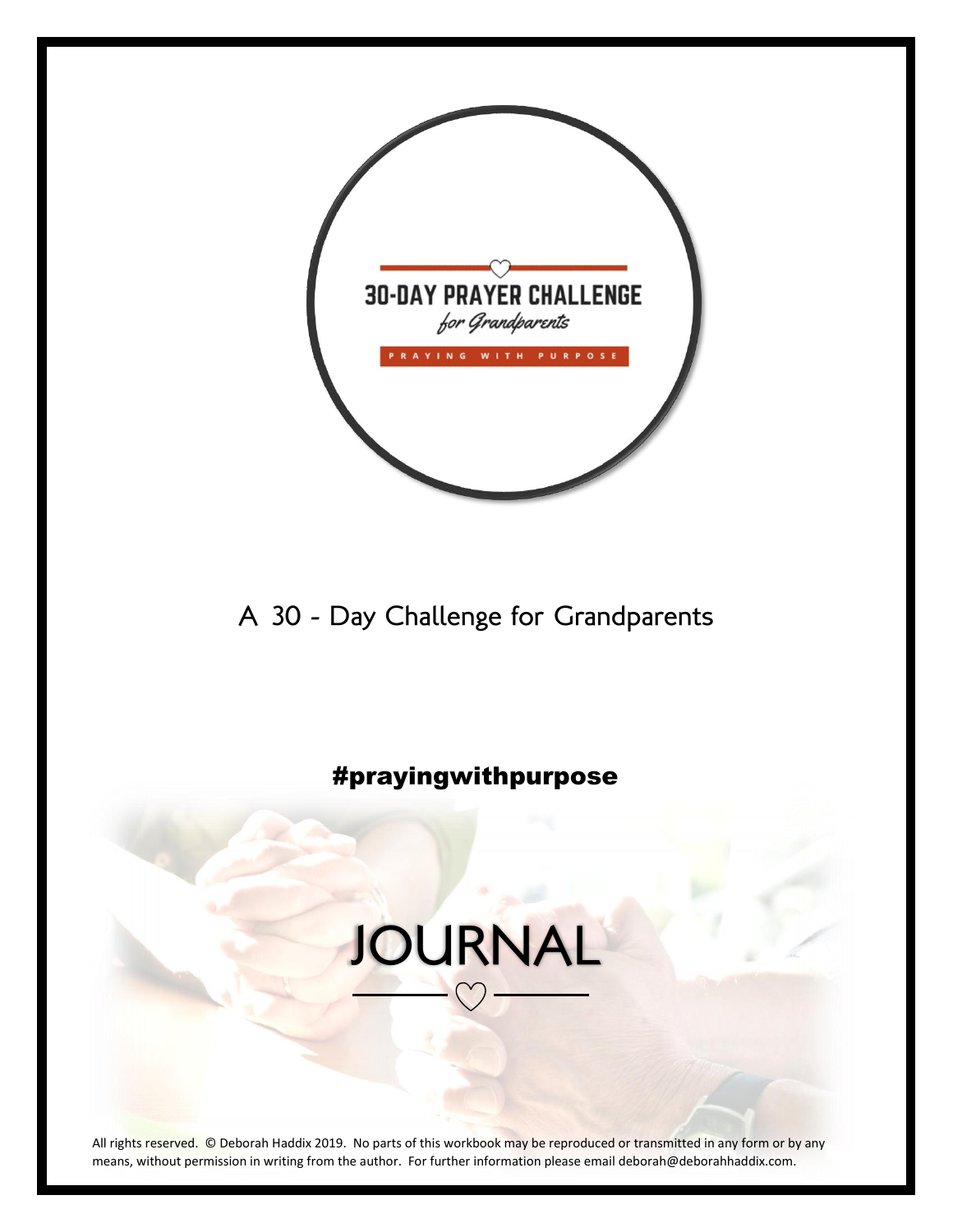

Beginning today, Prayer Challenge Start Date 9 commit to 30 consecutive days of prayer for my grandchildren. It is my prayer that I be faithful to this eternity-impacting commitment. May my grandchildren receive the Godly heritage of faith and be found standing fast in that faith.

Signature

Day I

Prayer is our job; our spiritual work.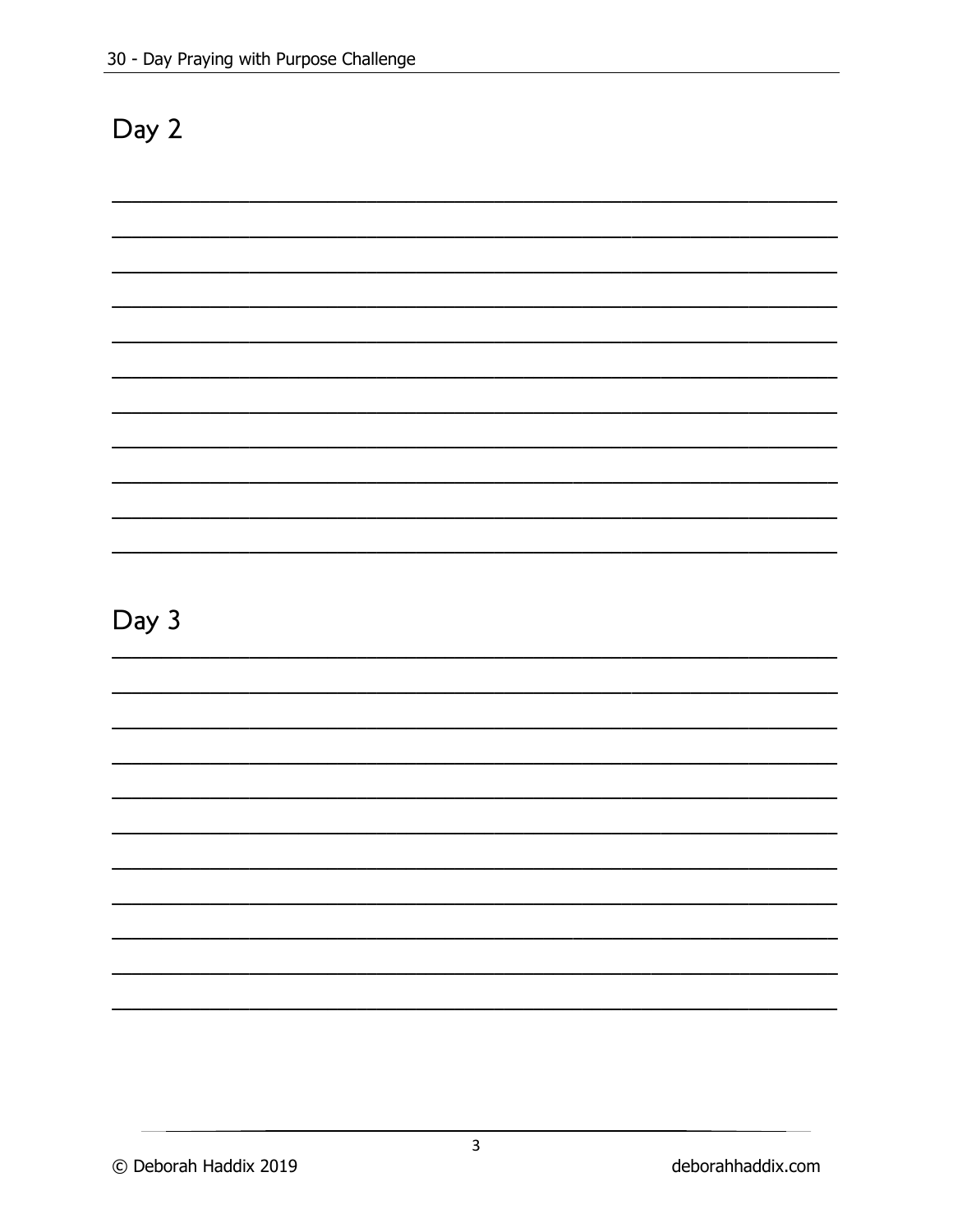| v<br>N<br>a |  |
|-------------|--|
|-------------|--|

"Arise, cry out in the night, at the beginning of the night watches! Pour out your heart like water before the presence of the Lord! Lift your hands to him for the lives of your [grand]children, who faint for hunger at the head of every street." - Lamentations 2:19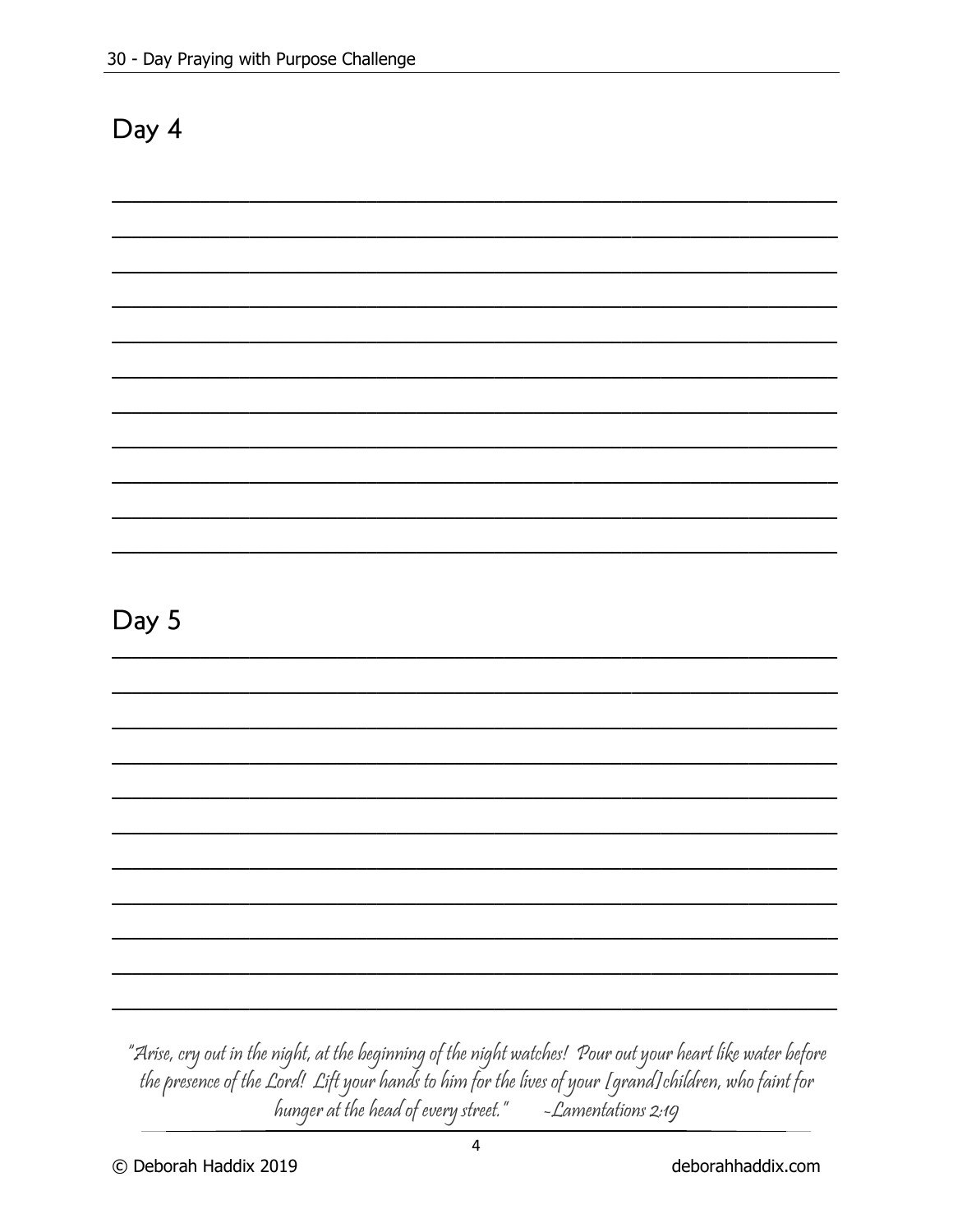| $\overline{\phantom{a}}$<br>Я<br>۷ |  |
|------------------------------------|--|
|------------------------------------|--|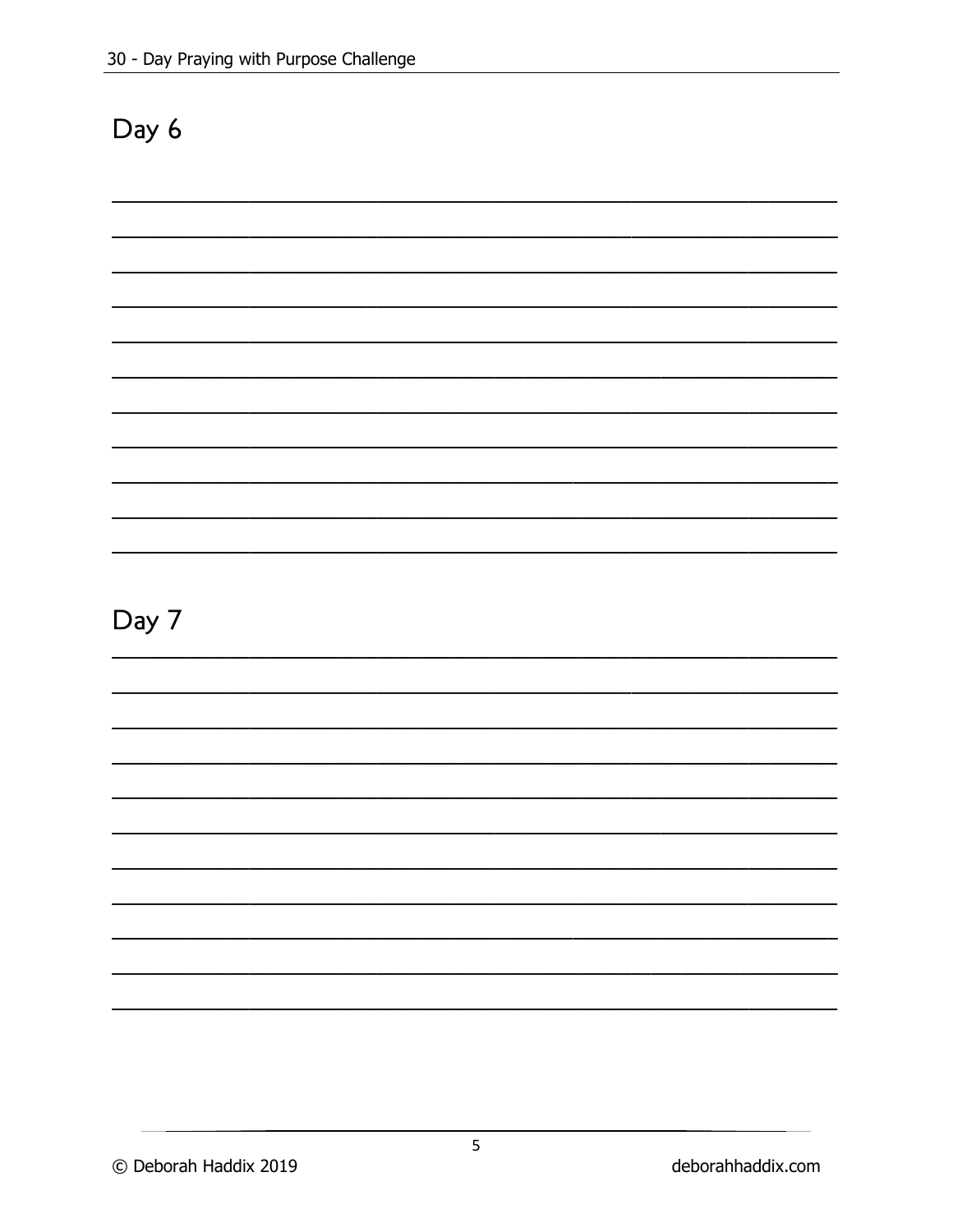### Day 9

Prayer is our weapon in a very real spiritual battle.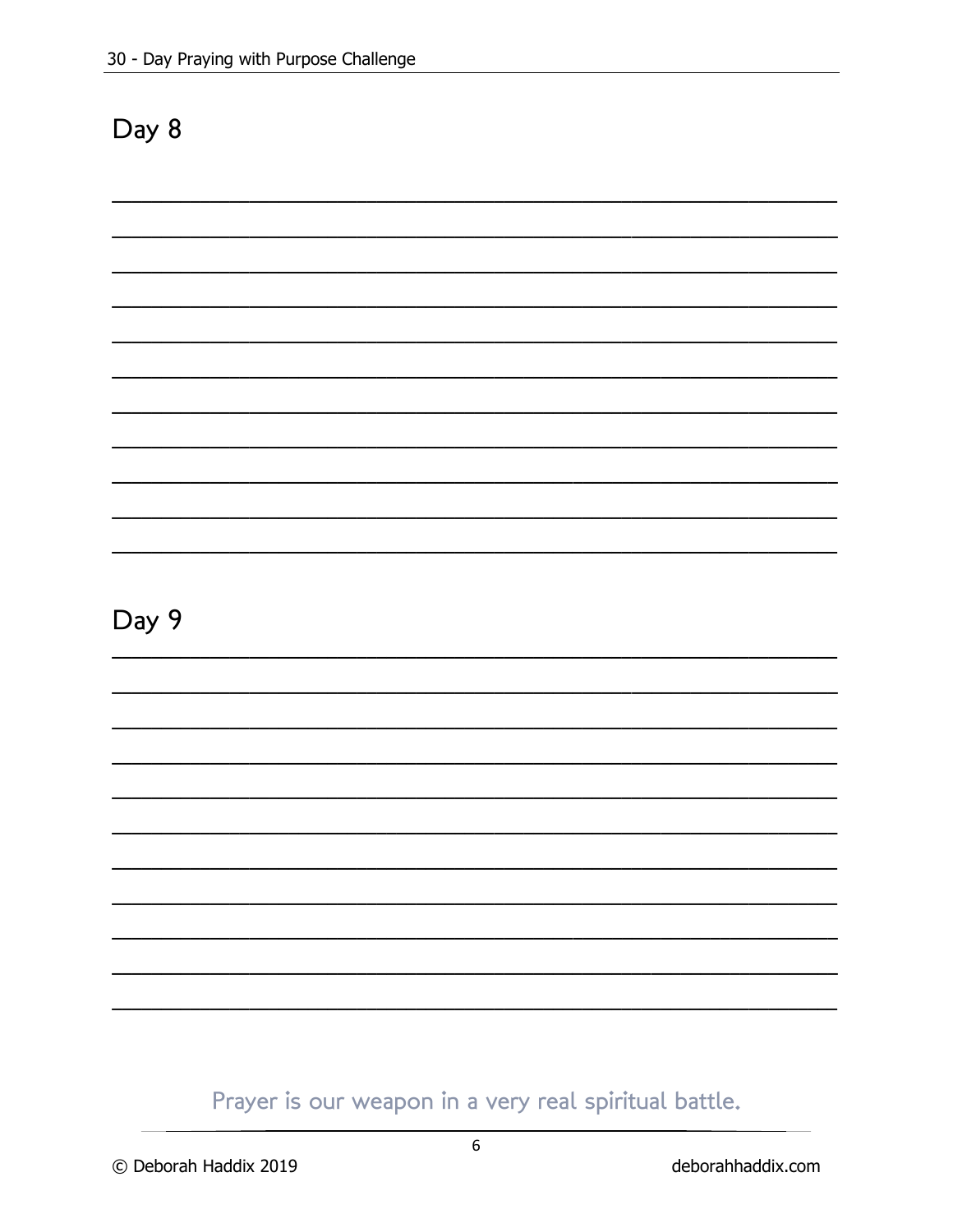### Day II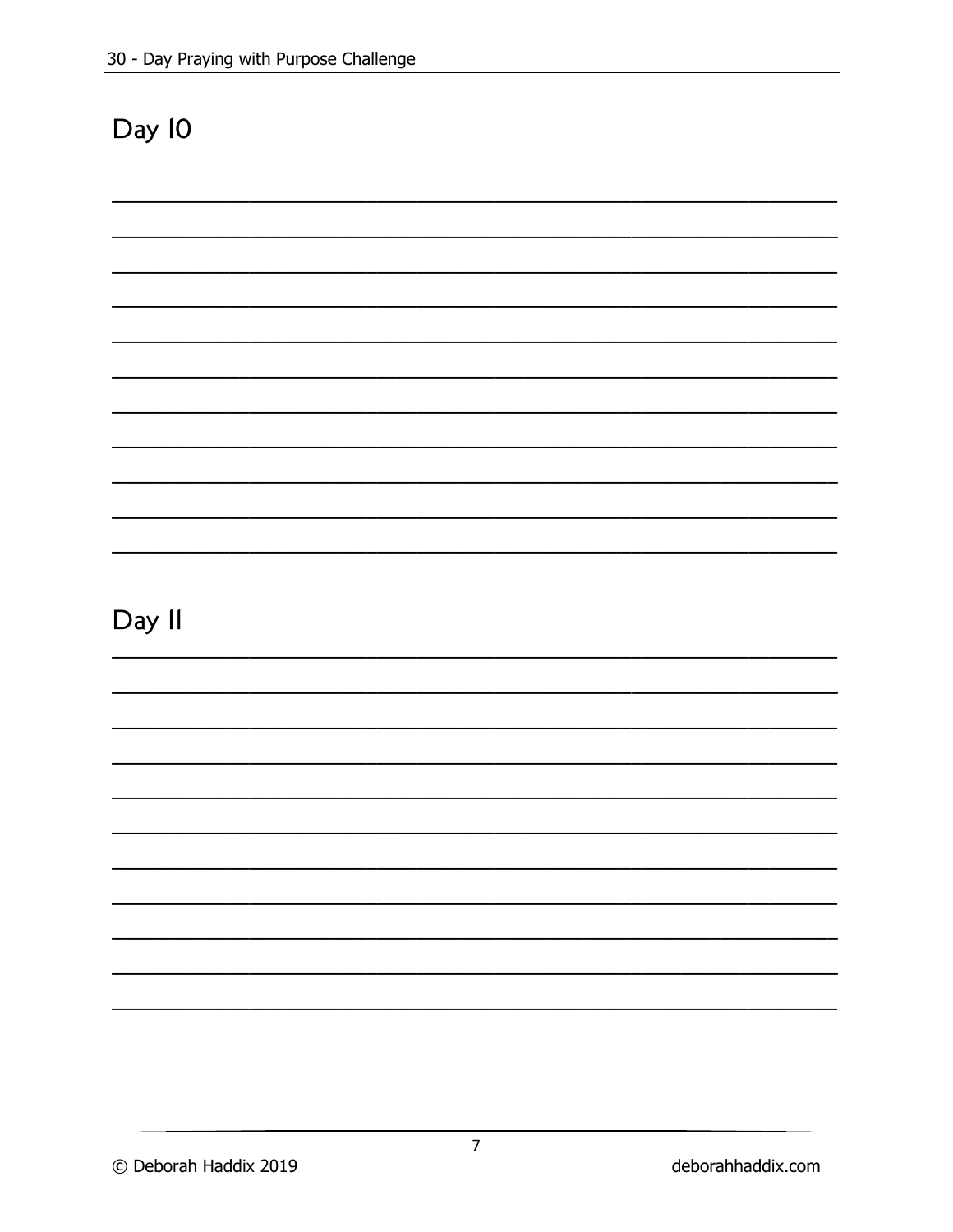Day 13

"Prayer does not fit us for greater works; prayer **is** the greater work,"  $\,$  - Oswald Chambers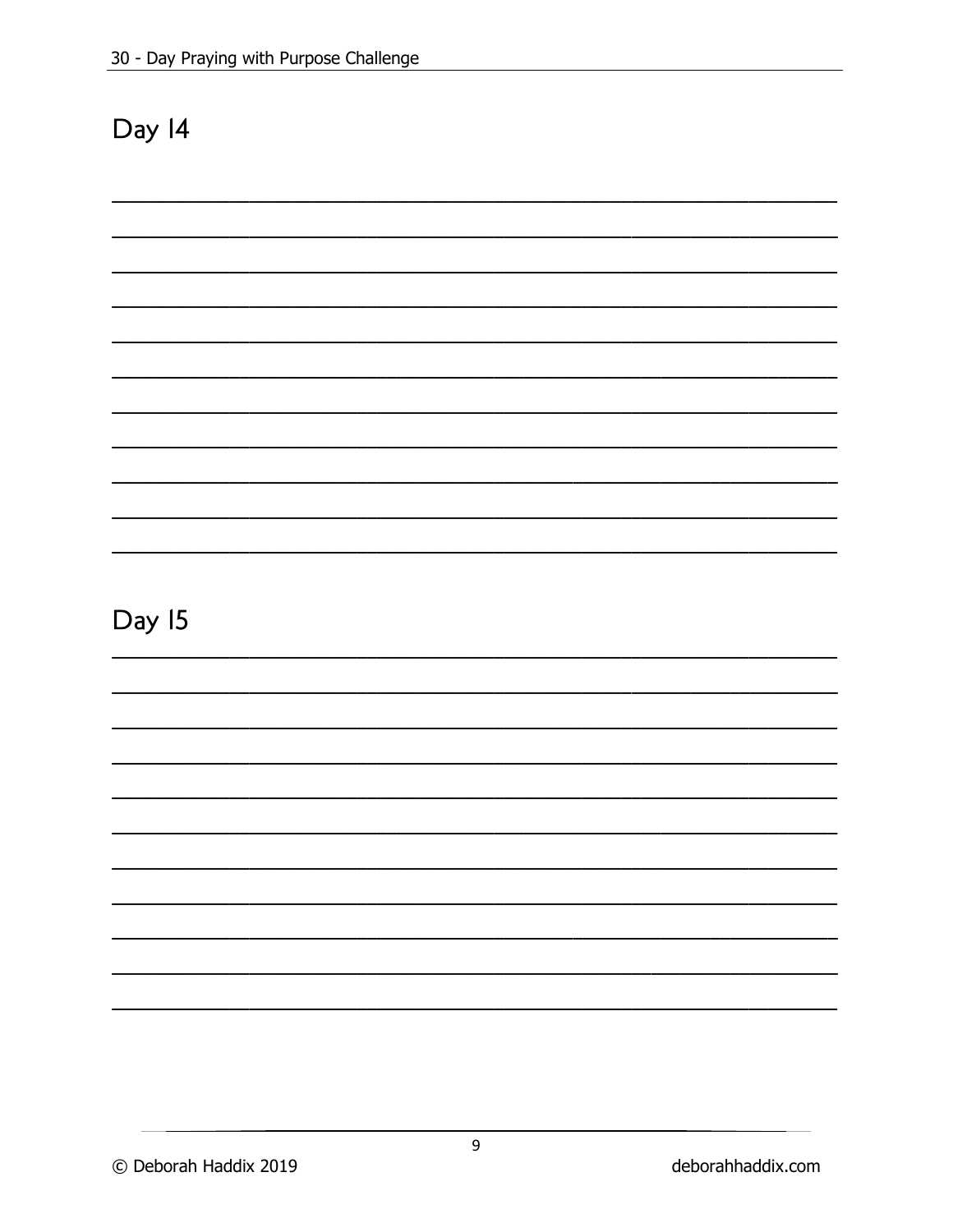Day 17

### "For we do not wrestle against flesh and blood, but against the rulers, against the authorities, against the cosmic powers over this present darkness, against the spiritual forces of evil in the heavenly places." -Ephesians 6:12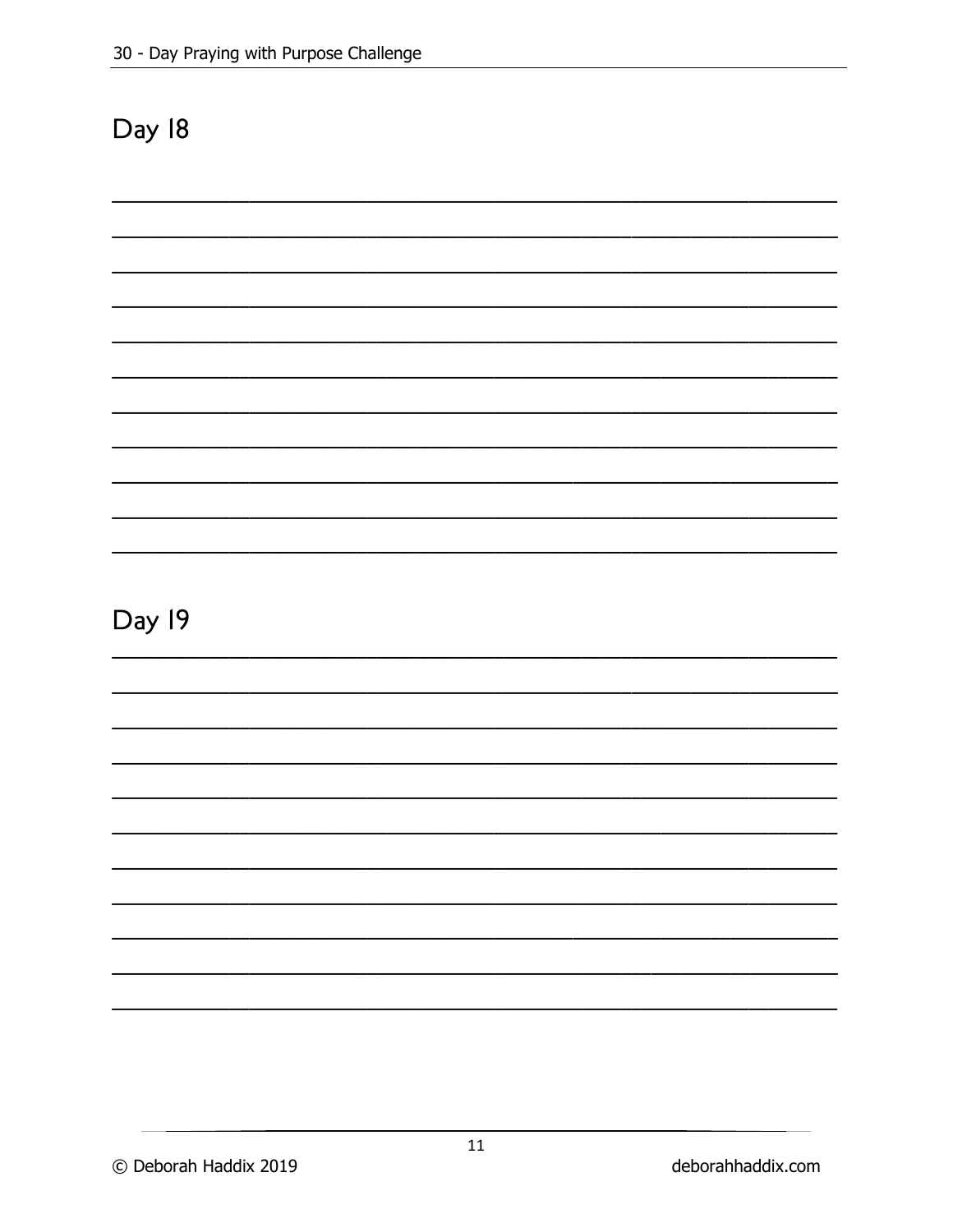Day 21

### Prayer is one of the greatest long-lasting gifts we can give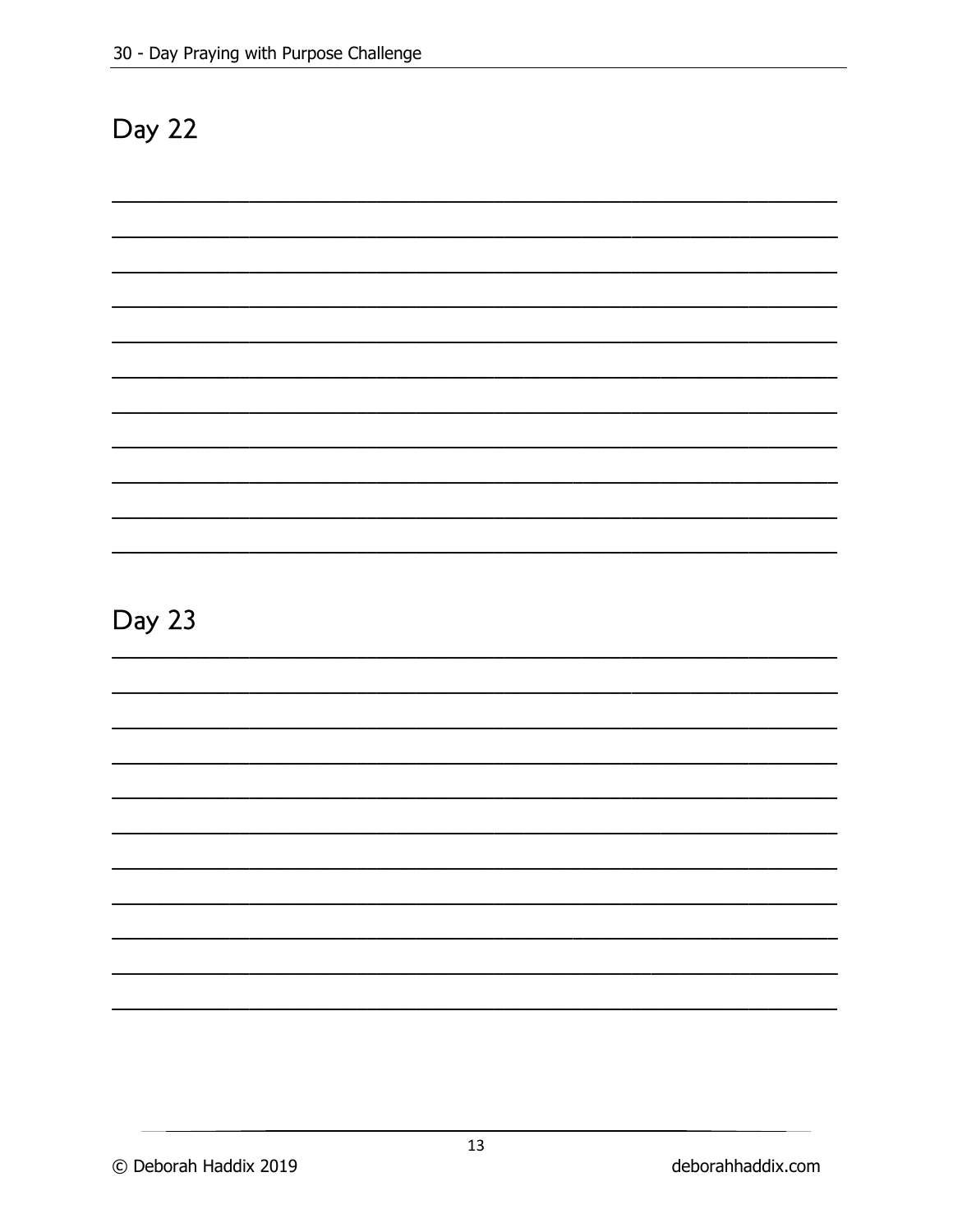Day 25

### "For now we live, if you are standing fast in the Lord." 9 Thessalonians 3:18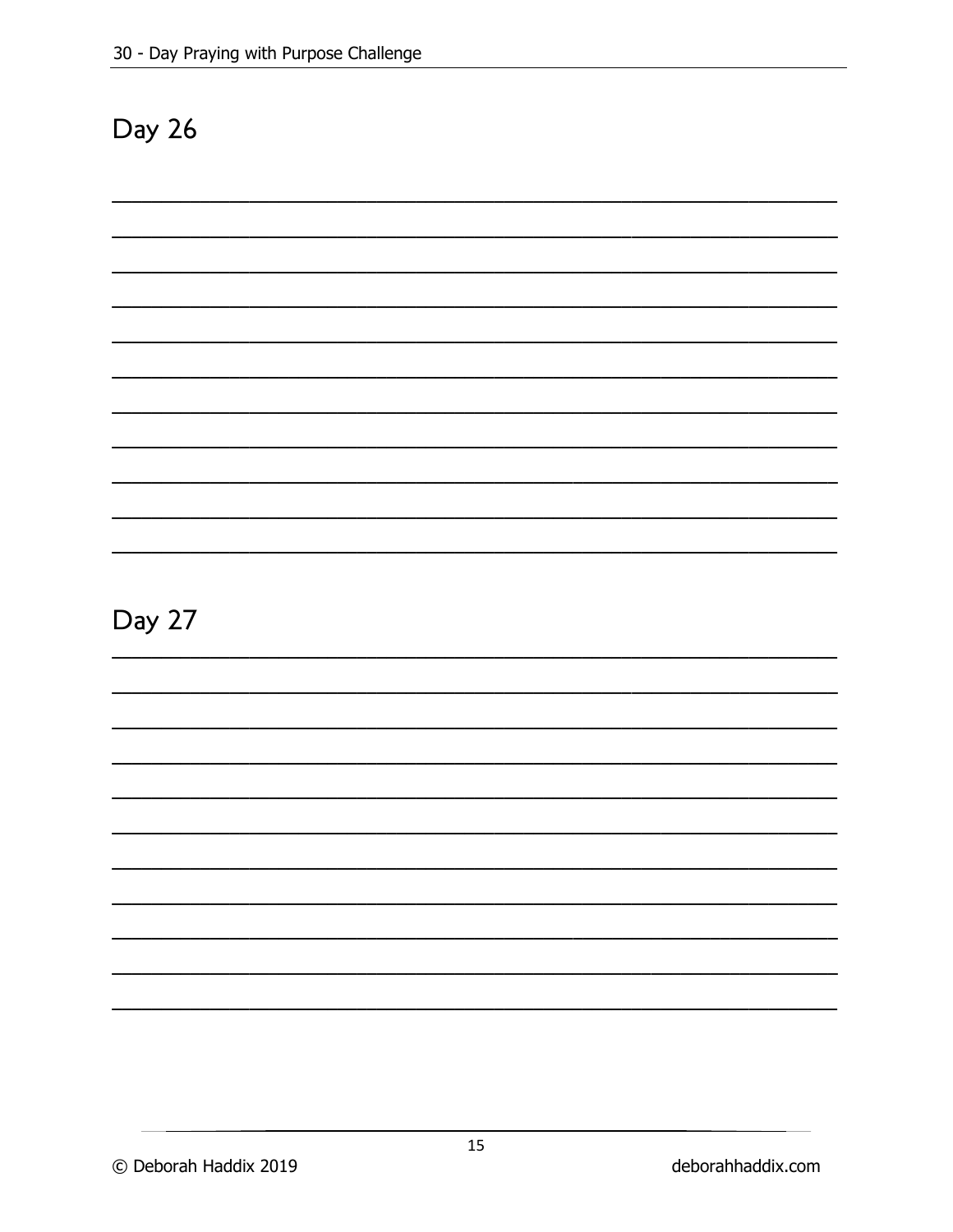Day 29

### Through prayer, the enemy's schemes are thwarted. Through prayer, the powers, principalities, and

authorities of Satan's realm are stopped cold. Through prayer, all of the power and provision of God flows into the lives of His people." - Jennifer Kennedy Dean, Live a Praying Life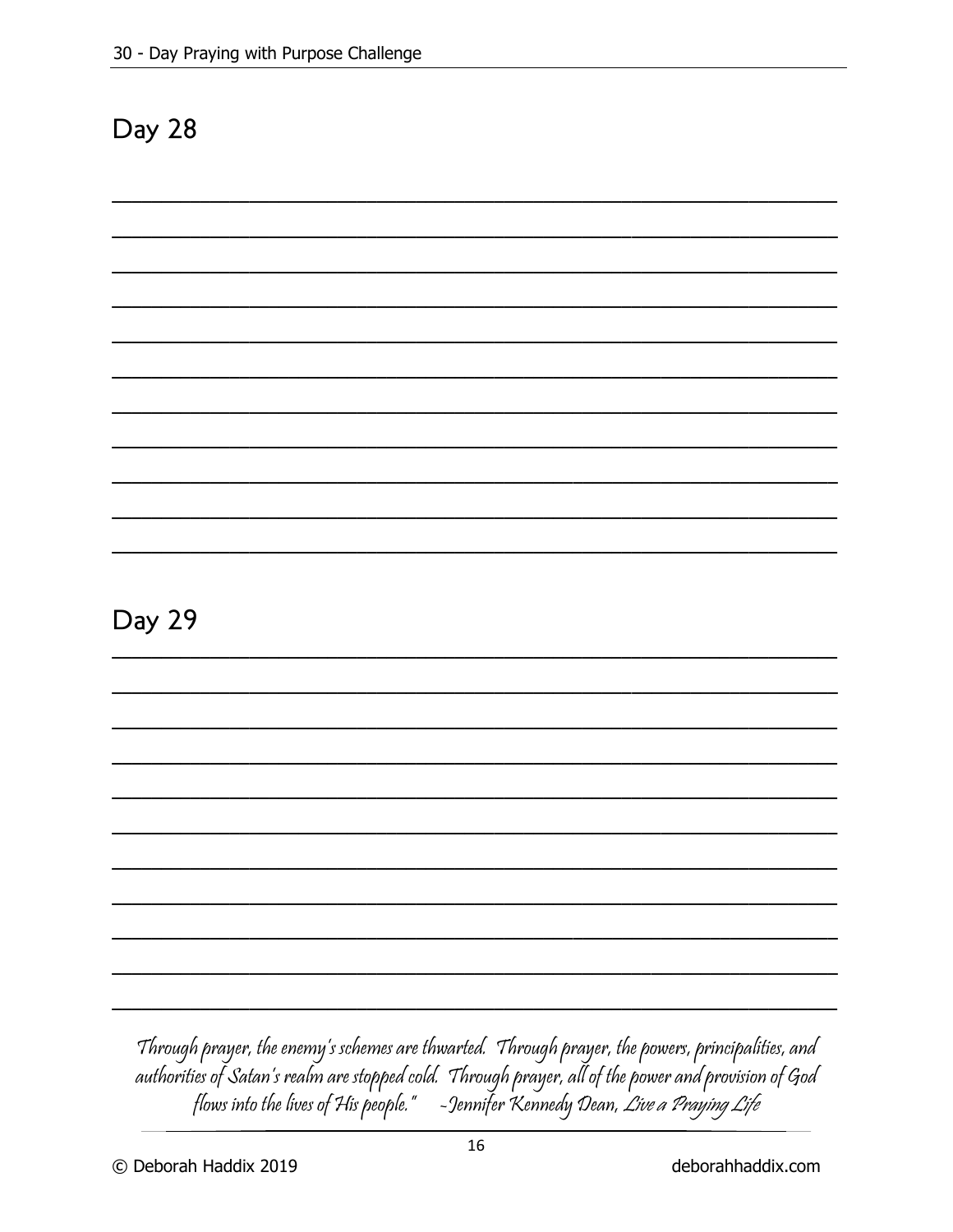" The prayer of a righteous person has great power as it is working,"<br>- <sup>9</sup>ames 5:16

deborahhaddix.com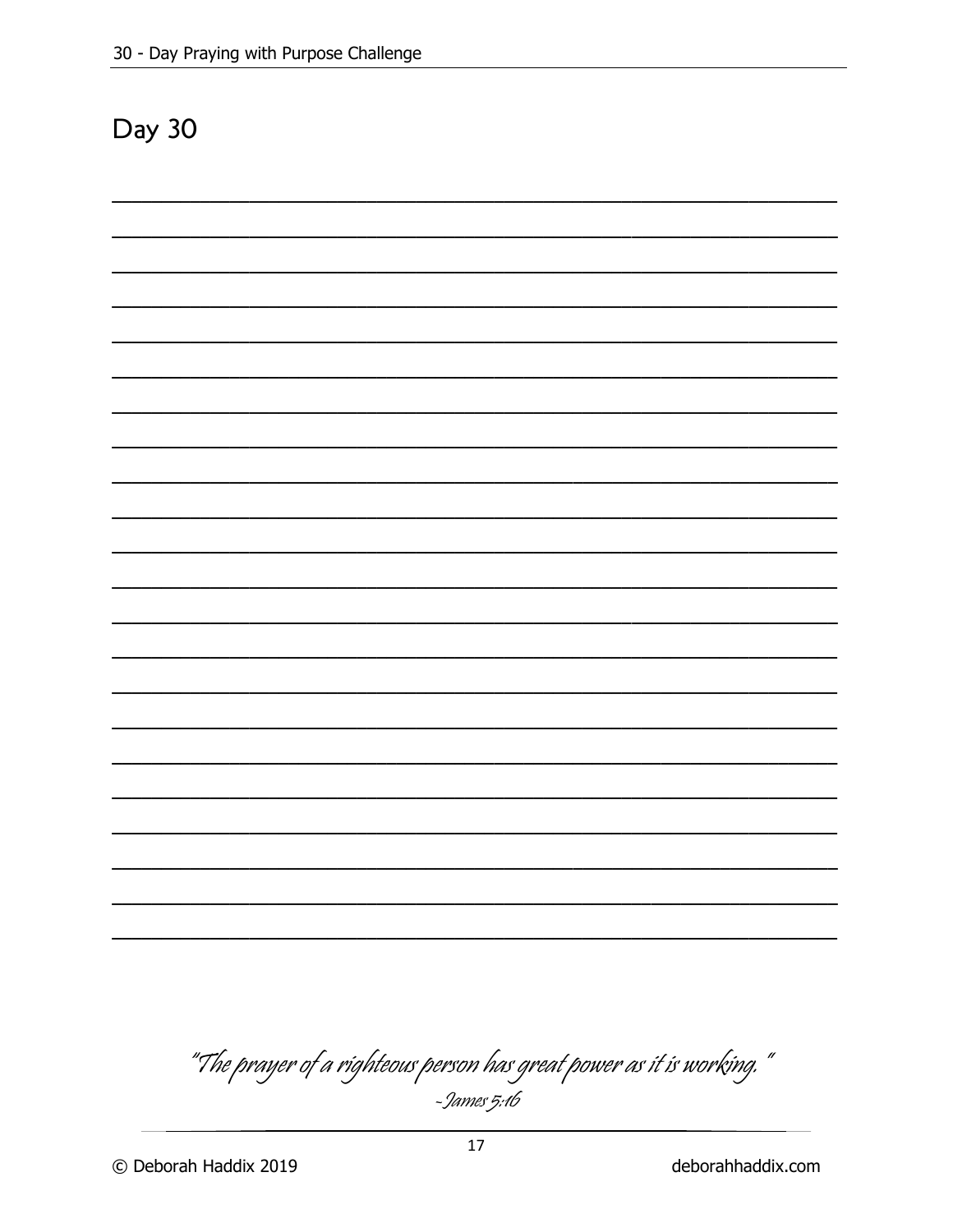### 30 - Day Challenge Prayer Prompts

Day 1 – SALVATION - Pray that your unsaved grandchildren will believe that Jesus loves them and died for their sins so that they can have a personal relationship with Him and enjoy eternal live. Thank God for the SALVATION of your saved grandchildren. (John 3:16)

Day 2 – GRACE & KNOWLEDGE – Pray that each of your grandchildren will grow in the grace and knowledge of Jesus Christ. (2 Peter 3:18)

Day 3 – LOVE FOR GOD – Make it today's prayer that with each passing day your grandchildren will grow more and more in love with God. (Mark 12:30)

Day 4 – GRATITUDE – *"Thanksgiving is the precursor to joy," Kathy Keller, TGCW2016.* Pray that gratitude will become a habit for your grandchild so that joy becomes their life. (1 Thessalonians 5:18)

Day 5 – LOVE FOR GOD'S WORD – Pray that your grandchildren will hunger and thirst for His Word finding it more precious that gold. (Psalm 19:10)

Day 6 – KINDNESS – Today pray that your grandchildren will be kind to their siblings and everyone else. (Ephesians 4:32)

Day 7 – OBEDIENCE TO PARENTS – Pray that your grandchildren will honor their parents through their obedience to them. (Colossians 3:20)

Day 8 – SELF-CONTROL – Pray that your grandchildren will learn to exhibit selfcontrol. (Proverbs 25:28)

Day 9 – DILIGENCE – Make it today's prayer that your grandchildren will grow in diligence. (Proverbs 21:5)

Day 10 – RESPECT – Pray that each of your grandchildren will learn to respect those in authority over them. (Romans 13:1)

Day 11 – FORGIVENESS – Pray that your grandchildren will forgive others just as God has forgiven us. (Ephesians 4:32)

Day 12 – GENEROSITY – Pray that your grandchild will exhibit generosity. (Hebrews 13:16)

Day 13 – LOVE FOR OTHERS – Pray that your grandchildren will love others. (1 John 4:19)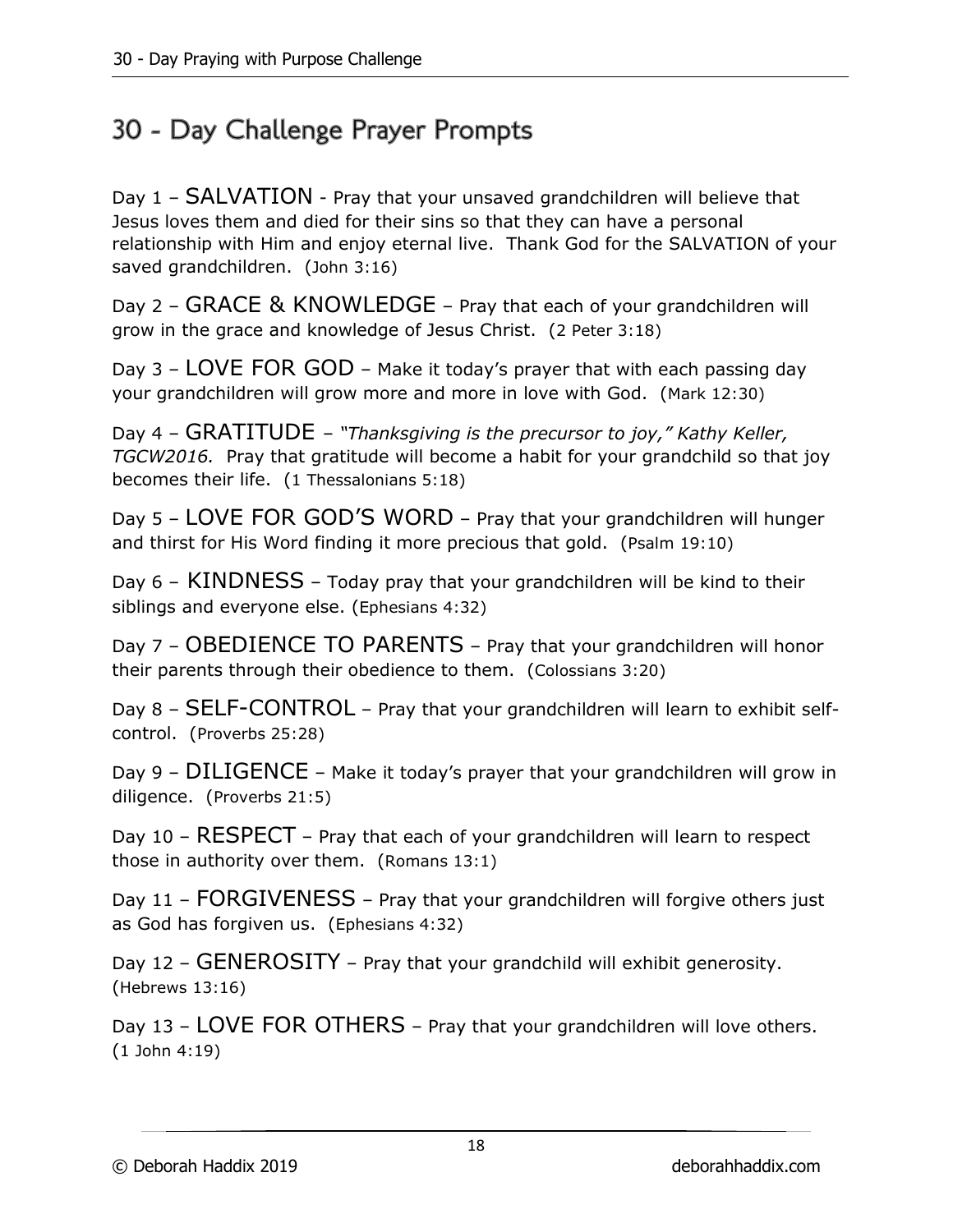Day 14 – DISCERNMENT – Pray that your grandchildren will grow in discernment. (Ecclesiastes 8:5)

Day 15 – COURAGE – Pray for your grandchildren that they will be courageous putting their trust in the Lord. (Psalm 56:3-4)

Day 16 – RESPONSIBILITY – Pray that each of your grandchildren will accept responsibility for their actions. (Galatians 6:5)

Day 17 – PASSION FOR GOD – Make it the focus of your prayer today that your grandchildren will develop a singular passion for God Almighty. ( Psalm 63:8)

Day 18 – HUMILITY – Pray that your grandchildren will walk humbly with God. (1 Peter 5:5)

Day 19 – HATRED FOR SIN – Pray that your grandchildren will hate sin. (Psalm 97:10)

Day 20 – PURITY – Pray that each of your grandchildren will live a life of purity before God. (1 Corinthians 6:18-20)

Day 21 – PROTECTION FROM THE EVIL ONE – Pray that God will protect your grandchildren from Satan. (John 17:15)

Day 22 – COURTESY – As you pray for your grandchildren today, pray that they will show courtesy to others. (Titus 3:2)

Day 23 – UNSELFISHNESS – Pray that your grandchildren will have hearts of unselfishness. (Colossians 3:12)

Day 24 – FAITH – Pray that your grandchildren will grow in faith. (1 John 5:4)

Day 25 - HOPE – Pray, today, that each of your grandchildren will abound in hope. (Romans 15:13)

Day 26 – CONTENTMENT – Pray that your grandchildren will learn the secret of contentment. (Philippians 4:12-13)

Day 27 – PERSEVERANCE – Pray that your grandchildren will develop perseverance. (Hebrews 12:1)

Day 28 – A SERVANT'S HEART – Focus your prayer today on the heart of your grandchildren. May each develop a servant's heart. (Ephesians 6:7-8)

Day 29 – A HEART FOR MISSIONS – Pray that your grandchildren will have a heart for missions. (Psalm 96:3)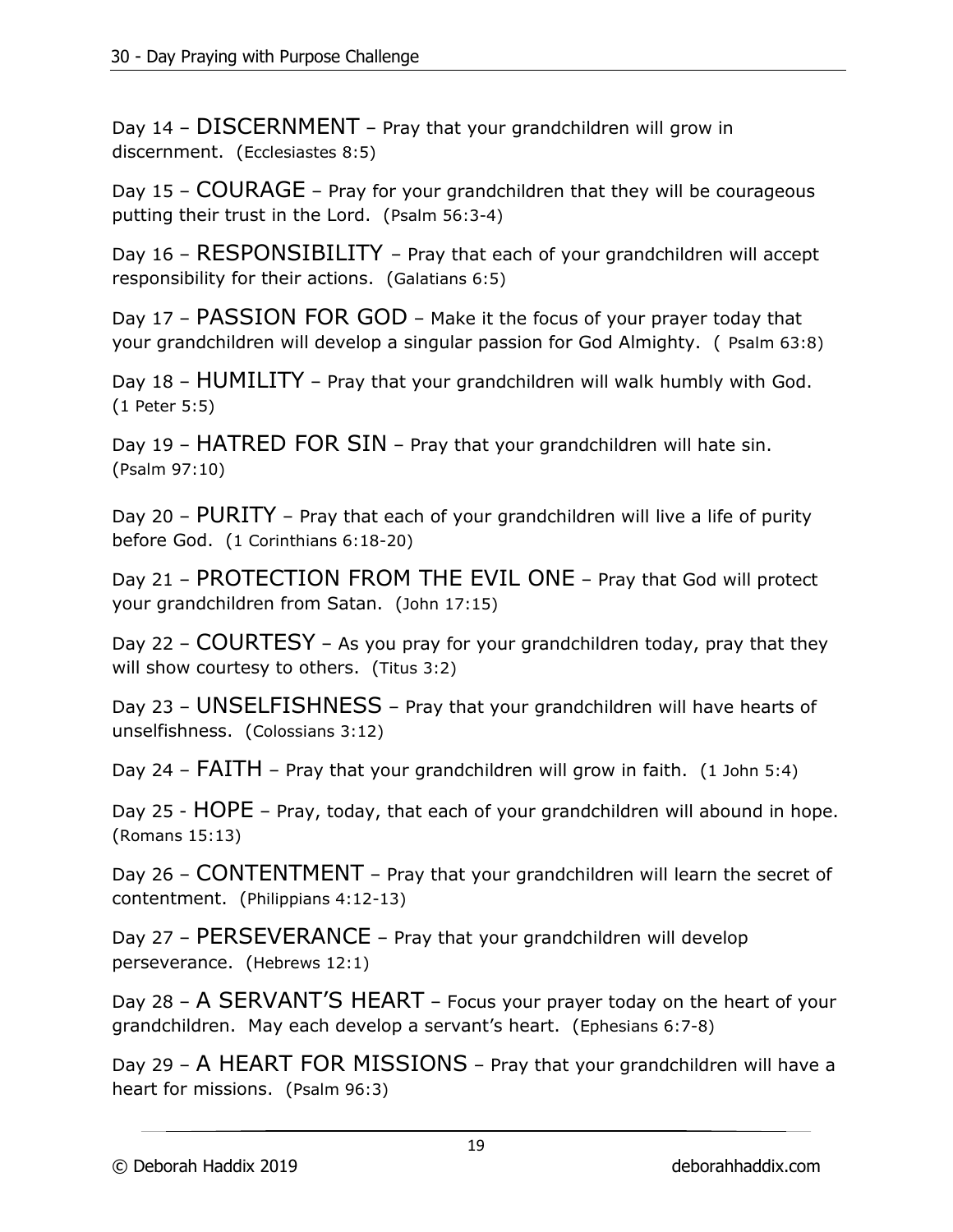Day 30 – *Culmination Day* **–** Spend some extra time in focused prayer for your grandchildren today. Pray for any or all of the following:

- The salvation of your grandchildren
- Their personal relationship with God
- Their daily walk with God
- Their relationships with others
- The people in their lives (parents, siblings, friends, mentors, teachers)
- Protection from the evil one
- **That you will be a committed, dedicated prayer warrior for your grandchildren**.